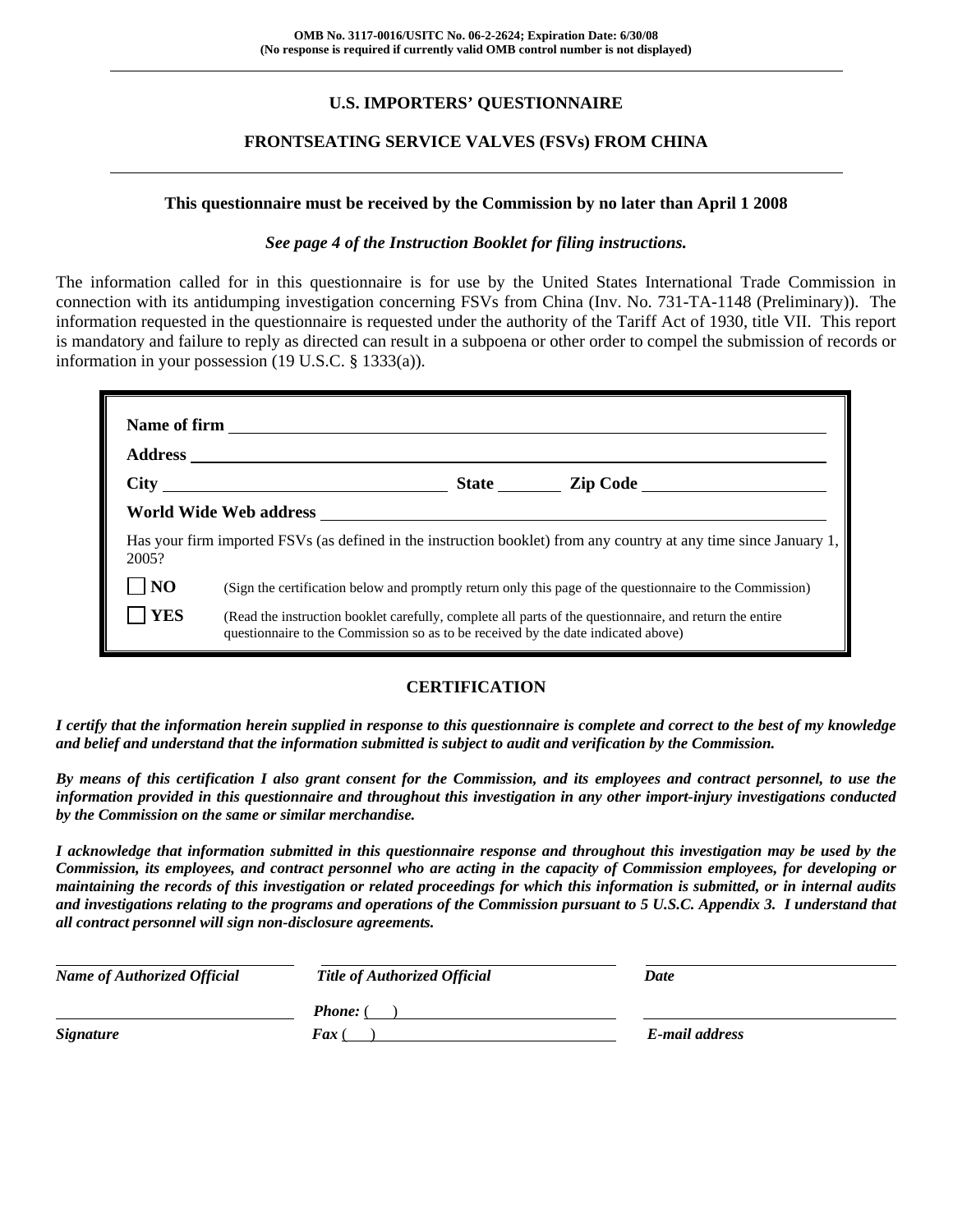# **PART I.—GENERAL INFORMATION**

The questions in this questionnaire have been reviewed with market participants to ensure that issues of concern are adequately addressed and that data requests are sufficient, meaningful, and as limited as possible. Public reporting burden for this questionnaire is estimated to average 40 hours per response, including the time for reviewing instructions, searching existing data sources, gathering the data needed, and completing and reviewing the questionnaire. Send comments regarding the accuracy of this burden estimate or any other aspect of this collection of information, including suggestions for reducing the burden, to the Office of Investigations, U.S. International Trade Commission, 500 E Street, SW, Washington, DC 20436.

I-1a. Please report below the actual number of hours required and the cost to your firm of preparing the reply to this questionnaire and completing the form.

hours dollars

- I-1b. We are interested in any comments you may have for improving this questionnaire in general or the clarity of specific questions. Please attach such comments to your response or send them to the above address.
- I-2. Provide the name and address of establishment(s) covered by this questionnaire (see page 3 of the instruction booklet for reporting guidelines). If your firm is publicly traded, please specify the stock exchange and trading symbol.

|           | Is your firm owned, in whole or in part, by any other firm? |                               |
|-----------|-------------------------------------------------------------|-------------------------------|
| $\neg$ No | $\Box$ Yes--List the following information                  |                               |
| Firm name | Address                                                     | <b>Extent of</b><br>ownership |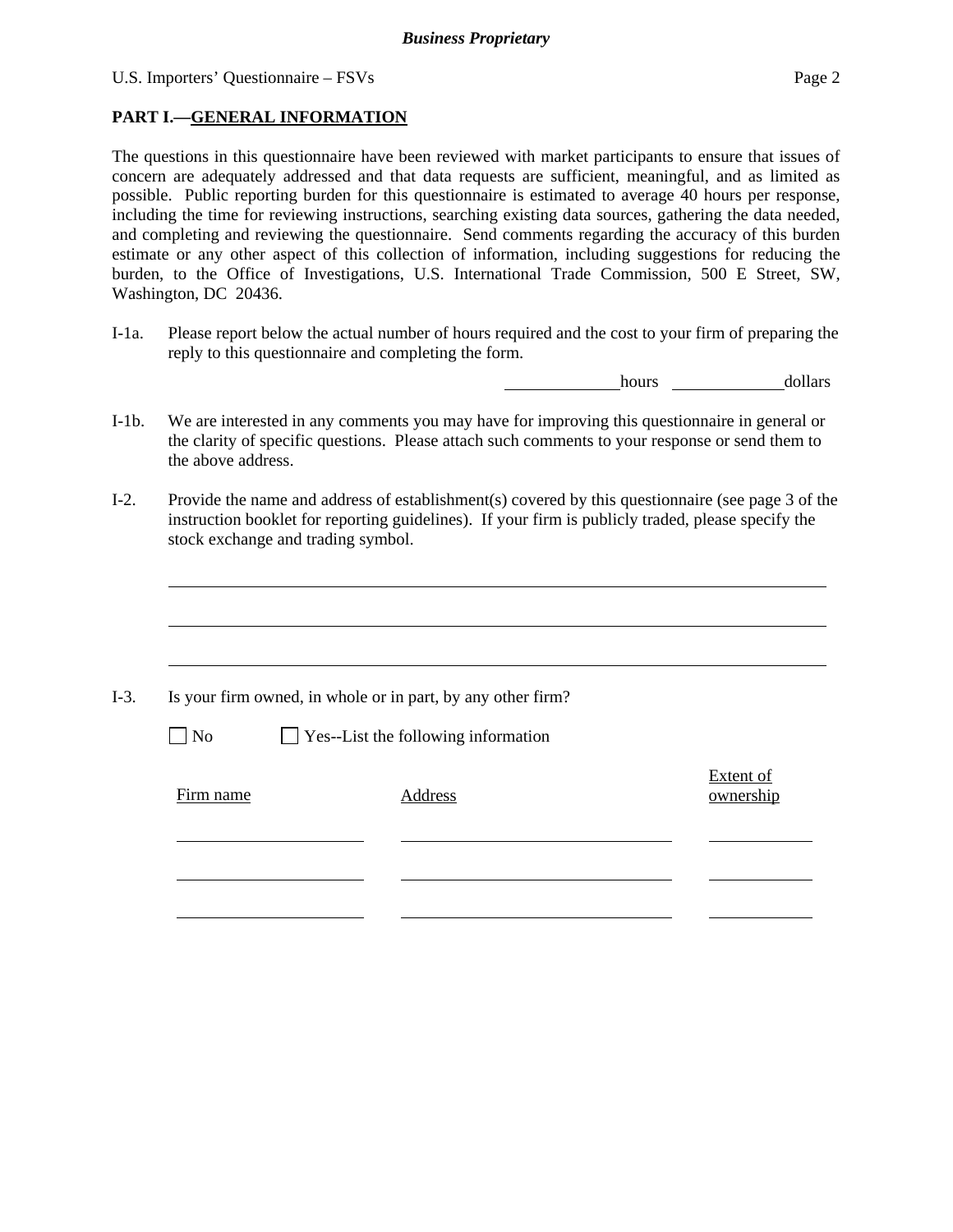# U.S. Importers' Questionnaire – FSVs Page 3

# **PART I.--GENERAL INFORMATION***--Continued*

I-4. Does your firm have any related firms, either domestic or foreign, which are engaged in importing FSVs from China into the United States or which are engaged in exporting FSVs from China to the United States?

| Firm name                                                                             | <b>Address</b> | Affiliation                                                                                        |
|---------------------------------------------------------------------------------------|----------------|----------------------------------------------------------------------------------------------------|
|                                                                                       |                |                                                                                                    |
| production of FSVs?                                                                   |                | Does your firm have any related firms, either domestic or foreign, which are engaged in the        |
| Firm name                                                                             | Address        | Affiliation                                                                                        |
|                                                                                       |                |                                                                                                    |
| may be applicable.                                                                    |                | Please indicate the nature of your firm's importing operations on FSVs. More than one answer       |
| Importer of record                                                                    |                | Takes title to the imported product(s)                                                             |
| $\Box$ Consignee of the imported products(s)                                          |                | Customs broker or freight forwarder.                                                               |
|                                                                                       |                | If your firm is an importer of record of FSVs but is not the consignee, please list the consignees |
| below (firm name, address, telephone number, and individual to contact).<br>Firm name | <b>Address</b> | Contact person and phone<br>number                                                                 |
|                                                                                       |                |                                                                                                    |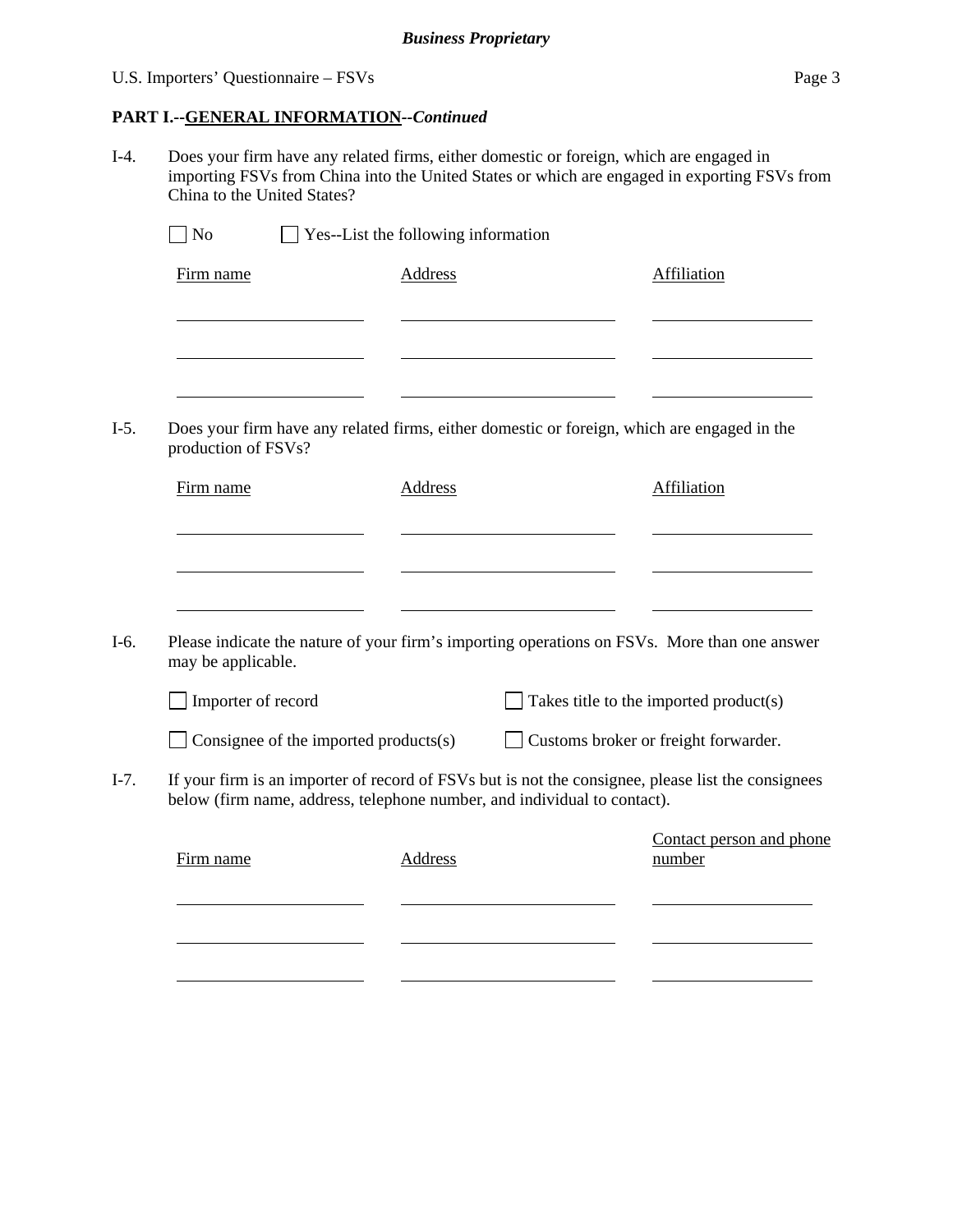# U.S. Importers' Questionnaire – FSVs Page 4

#### **PART I.--GENERAL INFORMATION***--Continued*

I-8. Please indicate whether your firm enters FSVs into, or withdraws such merchandise from, foreign trade zones or bonded warehouses.

| Foreign trade zones | $\vert$ $\vert$ No | $\Box$ Yes |
|---------------------|--------------------|------------|
| Bonded warehouses   | N <sub>0</sub>     | $\Box$ Yes |

I-9. Please indicate whether your firm imports FSVs under the TIB (temporary importation under bond) program.

| $\overline{\text{No}}$ | l Yes |
|------------------------|-------|
|------------------------|-------|

 $\overline{a}$ 

I-10. To your knowledge, have the products subject to this investigation been the subject of any other import relief investigations in the United States or in any other countries?

| $\vert$   No | $\vert$ Yes-Please specify. |  |
|--------------|-----------------------------|--|
|              |                             |  |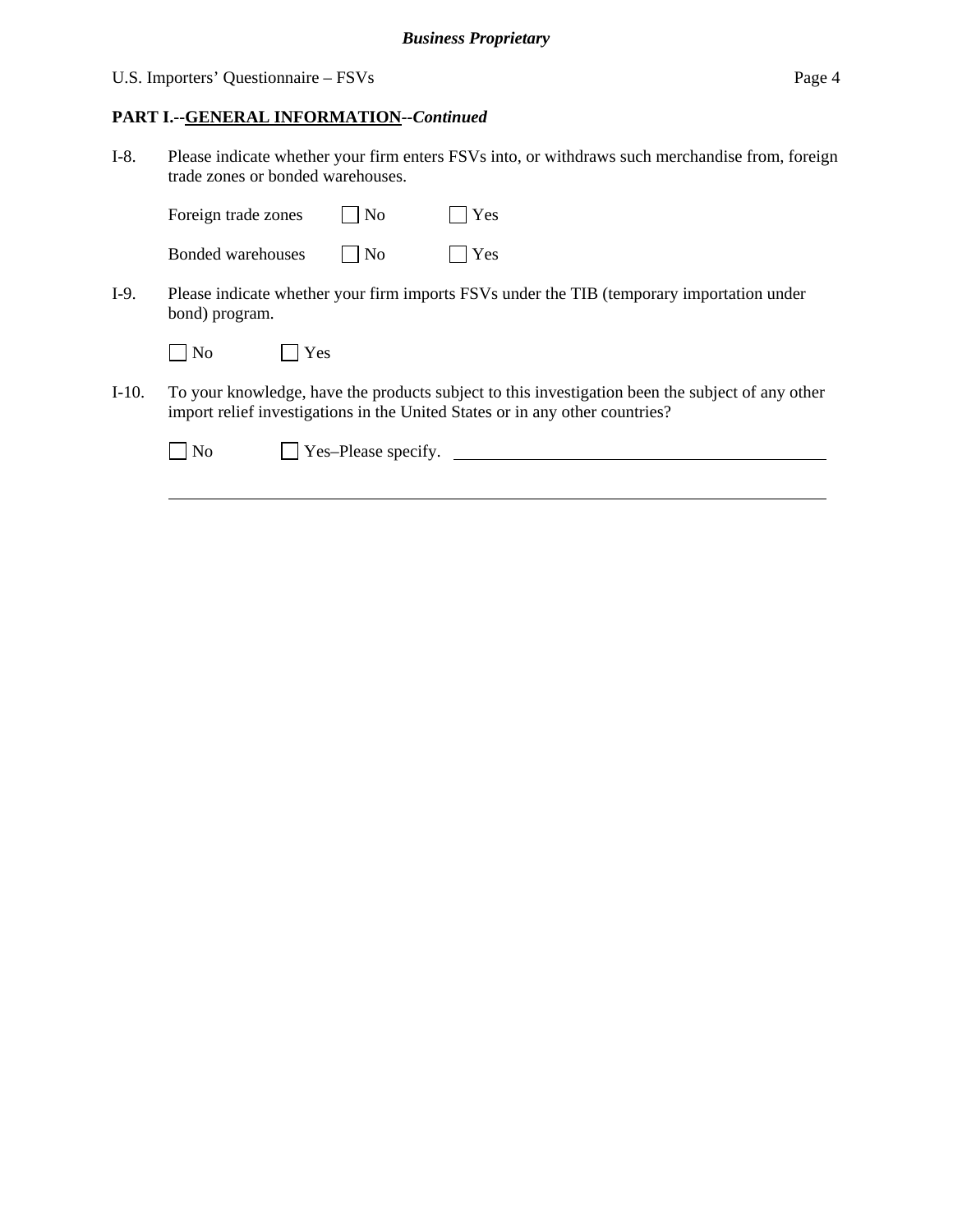# U.S. Importers' Questionnaire – FSVs Page 5

# **PART II.--TRADE AND RELATED INFORMATION**

Further information on this part of the questionnaire can be obtained from Dana Lofgren, Investigator (202-205-3185, dana.lofgren@usitc.gov). **Supply all data requested on a calendar-year basis**.

II-1. Who should be contacted regarding the requested trade and related information?

|         | Company contact:                       | Name and title                                                    |                                                                                                                                                                                                                                                                                            |  |
|---------|----------------------------------------|-------------------------------------------------------------------|--------------------------------------------------------------------------------------------------------------------------------------------------------------------------------------------------------------------------------------------------------------------------------------------|--|
|         |                                        |                                                                   |                                                                                                                                                                                                                                                                                            |  |
|         |                                        | Phone number                                                      | E-mail address                                                                                                                                                                                                                                                                             |  |
|         |                                        |                                                                   |                                                                                                                                                                                                                                                                                            |  |
| $II-2.$ | FSVs since January 1, 2005?            |                                                                   | Has your firm experienced any plant openings, relocations, expansions, acquisitions,<br>consolidations, closures, or prolonged shutdowns because of strikes or equipment failure; or any<br>other change in the character of your operations or organization relating to the production of |  |
|         | $\exists$ No                           |                                                                   | Yes--Supply details as to the time, nature, and significance of such changes.                                                                                                                                                                                                              |  |
|         |                                        |                                                                   |                                                                                                                                                                                                                                                                                            |  |
| $II-3.$ | December 31, 2007?                     |                                                                   | Has your firm imported or arranged for the importation of FSVs from China for delivery after                                                                                                                                                                                               |  |
|         | $\log$                                 | involved.                                                         | Yes-Indicate when such orders are to be delivered and the quantities                                                                                                                                                                                                                       |  |
|         |                                        |                                                                   |                                                                                                                                                                                                                                                                                            |  |
| $II-4.$ |                                        | this product. If your reasons differ by source, please elaborate. | If your firm also produces FSVs in the United States, please indicate your reasons for importing                                                                                                                                                                                           |  |
| $II-5.$ |                                        |                                                                   | Does your firm import parts or components of FSVs (such as any brazed subassembly consisting<br>of any two or more of the following components: a valve body, field tube, factory connection                                                                                               |  |
|         | tube or valve charge port) separately? |                                                                   |                                                                                                                                                                                                                                                                                            |  |
|         | $\rfloor$ No                           | Yes                                                               |                                                                                                                                                                                                                                                                                            |  |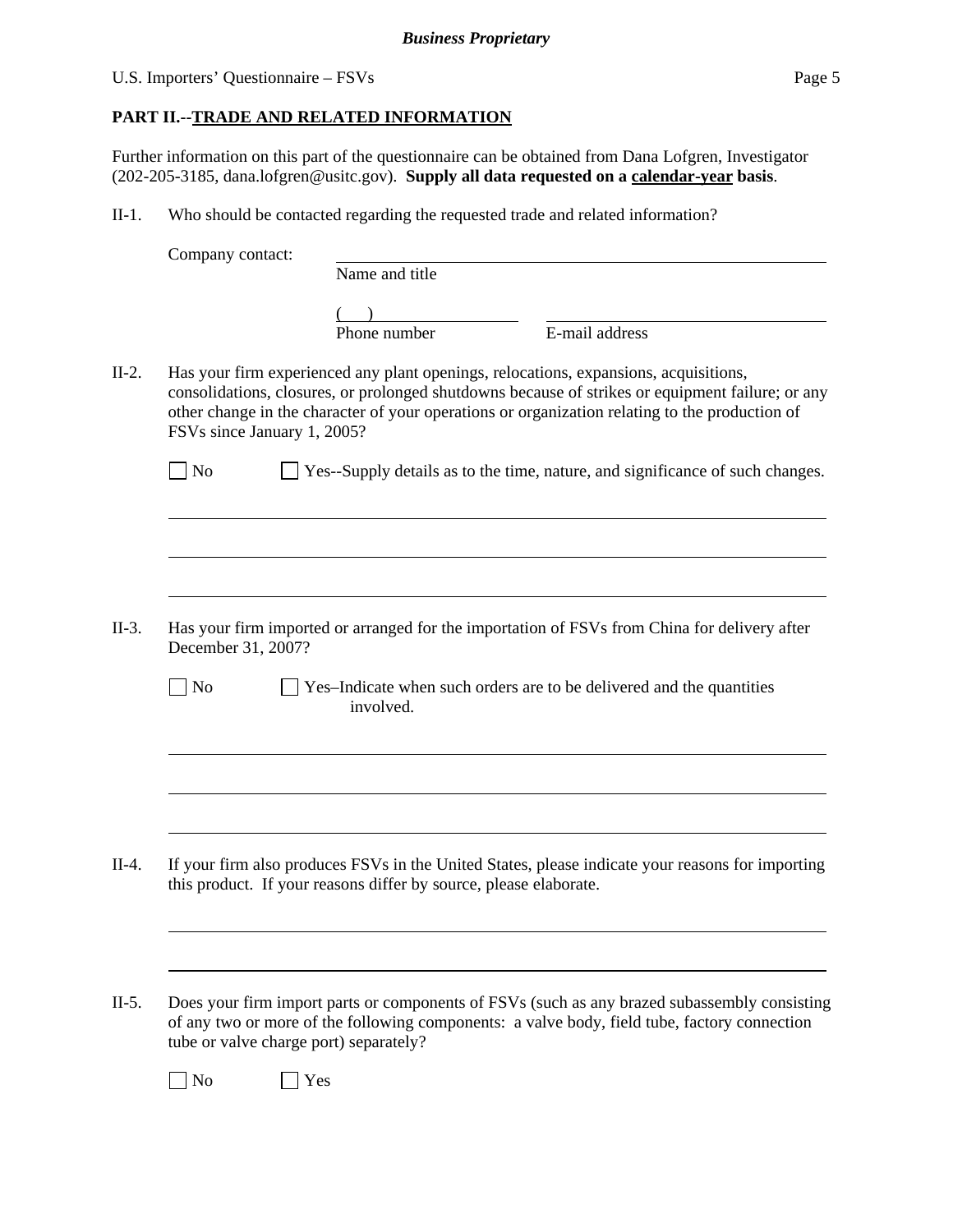#### **PART II.--TRADE AND RELATED INFORMATION***--Continued*

II-6. **IMPORTS FROM SUBJECT SOURCES**.–Report your firm's imports and your firm's shipments and inventories of FSVs imported from China by your firm during the specified periods. (See definitions in the instruction booklet.)

# **CHINA**

| Quantity (in 1,000 units), value (in \$1,000)                                                                                                                                                                                                                                                                                   |                       |      |      |  |
|---------------------------------------------------------------------------------------------------------------------------------------------------------------------------------------------------------------------------------------------------------------------------------------------------------------------------------|-----------------------|------|------|--|
|                                                                                                                                                                                                                                                                                                                                 | <b>Calendar years</b> |      |      |  |
| <b>Item</b>                                                                                                                                                                                                                                                                                                                     | 2005                  | 2006 | 2007 |  |
| Beginning-of-period inventories (quantity)                                                                                                                                                                                                                                                                                      |                       |      |      |  |
| Imports:                                                                                                                                                                                                                                                                                                                        |                       |      |      |  |
| Quantity of imports                                                                                                                                                                                                                                                                                                             |                       |      |      |  |
| Value of imports                                                                                                                                                                                                                                                                                                                |                       |      |      |  |
| U.S. shipments:                                                                                                                                                                                                                                                                                                                 |                       |      |      |  |
| <b>Commercial shipments:</b>                                                                                                                                                                                                                                                                                                    |                       |      |      |  |
| Quantity of commercial shipments                                                                                                                                                                                                                                                                                                |                       |      |      |  |
| Value of commercial shipments                                                                                                                                                                                                                                                                                                   |                       |      |      |  |
| Internal consumption/company transfers:                                                                                                                                                                                                                                                                                         |                       |      |      |  |
| Quantity of internal consumption/transfers                                                                                                                                                                                                                                                                                      |                       |      |      |  |
| Value <sup>2</sup> of internal consumption/transfers                                                                                                                                                                                                                                                                            |                       |      |      |  |
| Export shipments: <sup>3</sup>                                                                                                                                                                                                                                                                                                  |                       |      |      |  |
| Quantity of export shipments                                                                                                                                                                                                                                                                                                    |                       |      |      |  |
| Value of export shipments                                                                                                                                                                                                                                                                                                       |                       |      |      |  |
| End-of-period inventories <sup>4</sup> (quantity)                                                                                                                                                                                                                                                                               |                       |      |      |  |
| <b>Channels of distribution:</b>                                                                                                                                                                                                                                                                                                |                       |      |      |  |
| U.S. shipments to distributors (quantity)                                                                                                                                                                                                                                                                                       |                       |      |      |  |
| U.S. shipments to end users (quantity)                                                                                                                                                                                                                                                                                          |                       |      |      |  |
| $1$ Please identify the foreign producers, if known:                                                                                                                                                                                                                                                                            |                       |      |      |  |
|                                                                                                                                                                                                                                                                                                                                 |                       |      |      |  |
| $2$ Sales to related firms (including internal consumption) must be valued at fair market value. In the event that you use a<br>different basis for valuing these sales within your company, please specify that basis (e.g., cost, cost plus, etc.) and provide<br>value data using that basis for 2005, 2006, and 2007 below: |                       |      |      |  |
| Identify your principal export markets:<br>Reconciliation of data.--Please note that the quantities reported above should reconcile as follows: beginning-of-period<br>inventories, plus production, less total shipments, equals end-of-period inventories. Do the data reported reconcile?                                    |                       |      |      |  |

 $\Box$  Yes  $\Box$  No--Please explain: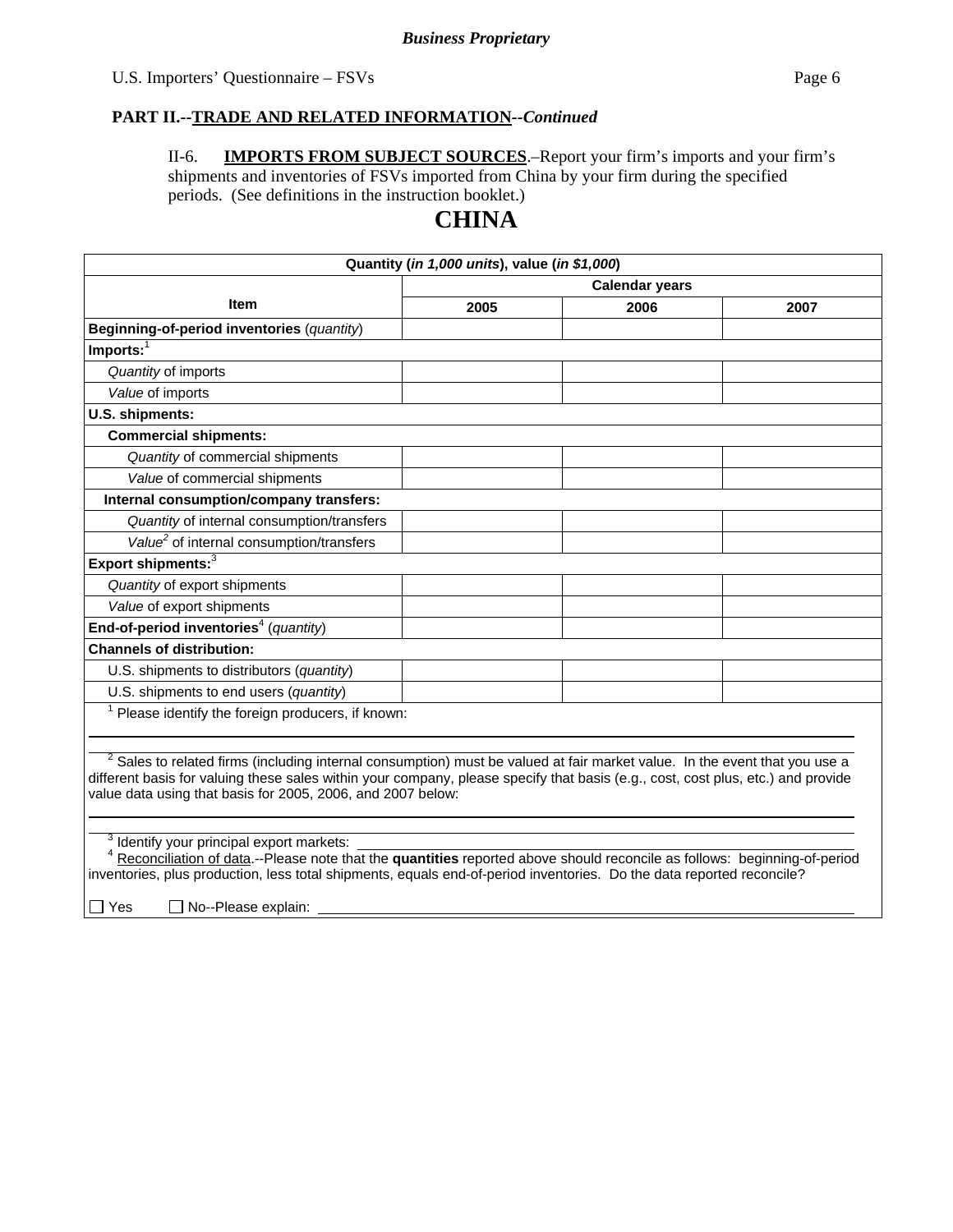### **PART II.--TRADE AND RELATED INFORMATION***--Continued*

II-7. **IMPORTS FROM NONSUBJECT SOURCES**.–Report your firm's imports and your firm's shipments and inventories of FSVs imported from **all other sources combined** by your firm during the specified periods. (See definitions in the instruction booklet.)

# **ALL OTHER SOURCES COMBINED**

| Quantity (in 1,000 units), value (in \$1,000)                                                                                                                                                                                                                                                                                            |                       |      |      |  |
|------------------------------------------------------------------------------------------------------------------------------------------------------------------------------------------------------------------------------------------------------------------------------------------------------------------------------------------|-----------------------|------|------|--|
|                                                                                                                                                                                                                                                                                                                                          | <b>Calendar years</b> |      |      |  |
| ltem                                                                                                                                                                                                                                                                                                                                     | 2005                  | 2006 | 2007 |  |
| Beginning-of-period inventories (quantity)                                                                                                                                                                                                                                                                                               |                       |      |      |  |
| $Imports:$ <sup>1</sup>                                                                                                                                                                                                                                                                                                                  |                       |      |      |  |
| Quantity of imports                                                                                                                                                                                                                                                                                                                      |                       |      |      |  |
| Value of imports                                                                                                                                                                                                                                                                                                                         |                       |      |      |  |
| U.S. shipments:                                                                                                                                                                                                                                                                                                                          |                       |      |      |  |
| <b>Commercial shipments:</b>                                                                                                                                                                                                                                                                                                             |                       |      |      |  |
| Quantity of commercial shipments                                                                                                                                                                                                                                                                                                         |                       |      |      |  |
| Value of commercial shipments                                                                                                                                                                                                                                                                                                            |                       |      |      |  |
| Internal consumption/company transfers:                                                                                                                                                                                                                                                                                                  |                       |      |      |  |
| Quantity of internal consumption/transfers                                                                                                                                                                                                                                                                                               |                       |      |      |  |
| Value <sup>2</sup> of internal consumption/transfers                                                                                                                                                                                                                                                                                     |                       |      |      |  |
| Export shipments: <sup>3</sup>                                                                                                                                                                                                                                                                                                           |                       |      |      |  |
| Quantity of export shipments                                                                                                                                                                                                                                                                                                             |                       |      |      |  |
| Value of export shipments                                                                                                                                                                                                                                                                                                                |                       |      |      |  |
| End-of-period inventories <sup>4</sup> (quantity)                                                                                                                                                                                                                                                                                        |                       |      |      |  |
| <b>Channels of distribution:</b>                                                                                                                                                                                                                                                                                                         |                       |      |      |  |
| U.S. shipments to distributors (quantity)                                                                                                                                                                                                                                                                                                |                       |      |      |  |
| U.S. shipments to end users (quantity)                                                                                                                                                                                                                                                                                                   |                       |      |      |  |
| Please identify the sources and foreign producers, if known:                                                                                                                                                                                                                                                                             |                       |      |      |  |
|                                                                                                                                                                                                                                                                                                                                          |                       |      |      |  |
| <sup>2</sup> Sales to related firms (including internal consumption) must be valued at fair market value. In the event that you use a<br>different basis for valuing these sales within your company, please specify that basis (e.g., cost, cost plus, etc.) and provide<br>value data using that basis for 2005, 2006, and 2007 below: |                       |      |      |  |
|                                                                                                                                                                                                                                                                                                                                          |                       |      |      |  |
| Identify your principal export markets:<br>3<br>Reconciliation of data.--Please note that the quantities reported above should reconcile as follows: beginning-of-period<br>inventories, plus production, less total shipments, equals end-of-period inventories. Do the data reported reconcile?                                        |                       |      |      |  |

Pu Yes <sub>No</sub>--Please explain: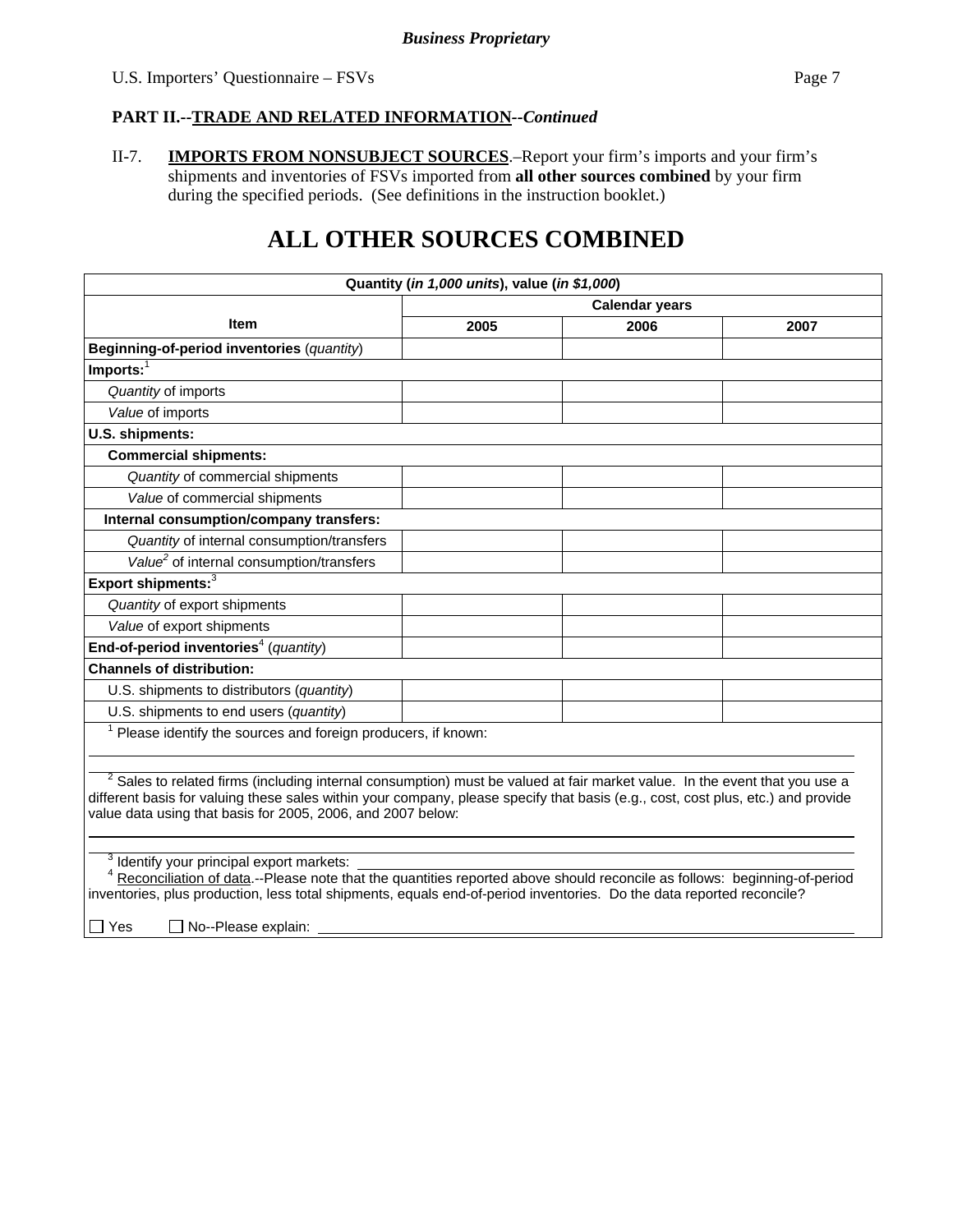# U.S. Importers' Questionnaire – **FSVs** Page 8

# **PART III.--PRICING AND RELATED INFORMATION**

Further information on this part of the questionnaire can be obtained from Nancy Bryan, Economist (202- 205-2088, e-mail nancy.bryan@usitc.gov).

III-1. Who should be contacted regarding the requested pricing and related information?

Company contact:

Name and title

 $($ Phone number E-mail address

# **PRICE DATA**

This section requests quarterly selling quantity and value data during January 2005-December 2007 concerning your firm's U.S. commercial shipments of its imported FSVs from China to its U.S. OEM customers *unrelated by ownership to your firm* for the following FSV products:

*Product 1***. -- 3/8 inch—SAE—6 size: Frontseating service valves that have brass bodies with copper tube extensions, double 90-degree flow pattern, metal-to-metal seating, with Schraeder Bridgeport access valves and captivated stem with OD solder connection of 3/8 inch.** 

*Product 2***.-- 3/4 inch—SAE—12 size: Frontseating service valves that have brass bodies with copper tube extensions, double 90-degree flow pattern, metal-to-metal seating, with Schraeder Bridgeport access valves and captivated stem with OD solder connection of 3/4 inch.** 

*Product 3***.-- 7/8 inch—SAE—14 size: Frontseating service valves that have brass bodies with copper tube extensions, double 90-degree flow pattern, metal-to-metal seating, with Schraeder Bridgeport access valves and captivated stem with OD solder connection of 7/8 inch.** 

**Please note that total dollar values should be your firm's f.o.b., U.S. point(s) of shipment values and should not include U.S.-inland transportation costs to your firm's U.S. OEM customers. Total dollar values should reflect the** *final net* **amount paid to you (i.e., should be net of all deductions for discounts or rebates). See instruction booklet.** 

**Report the requested pricing data in the table on the following page.**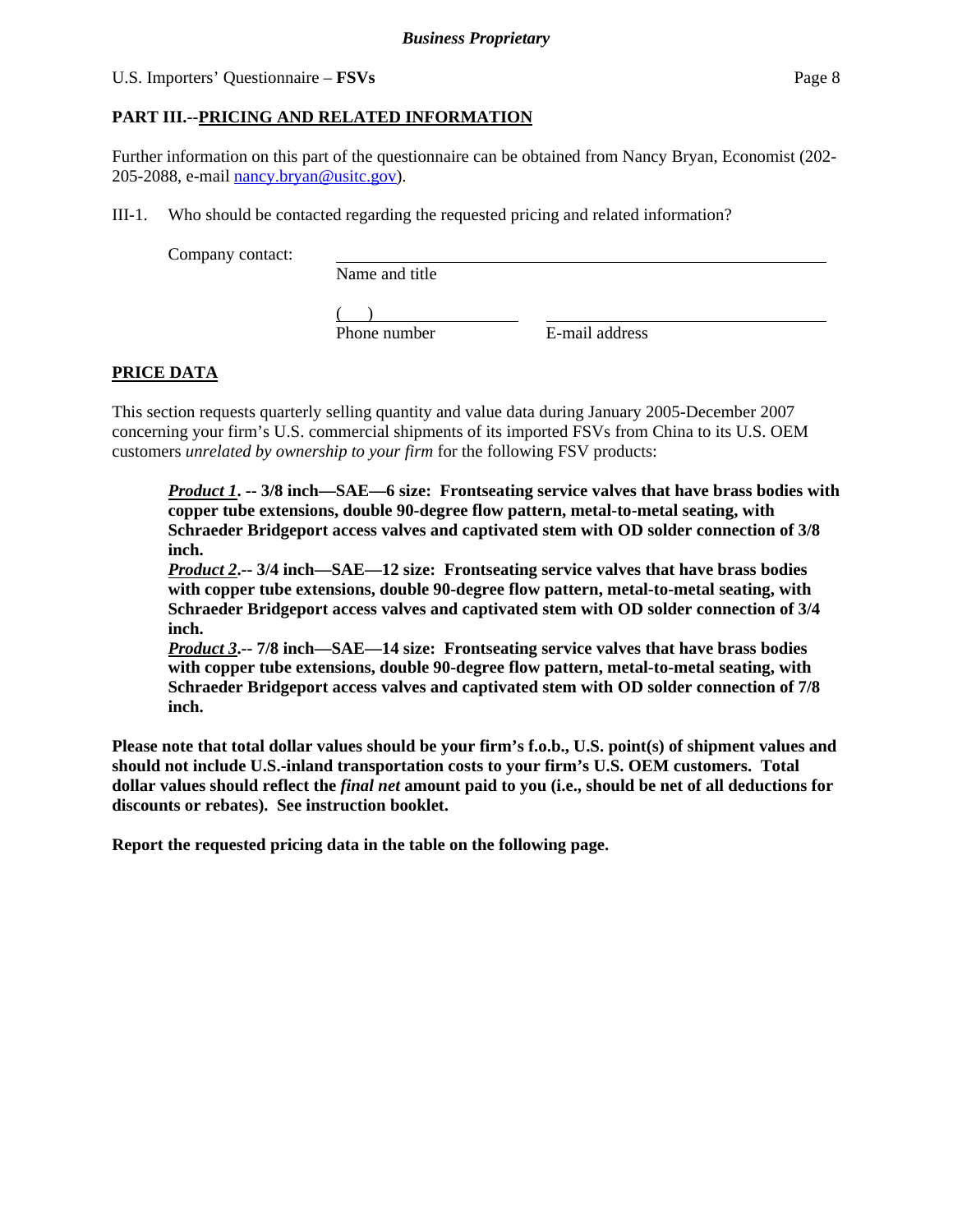# **PART III.--PRICING AND RELATED INFORMATION***--Continued*

III-2a. Report below the quarterly price data<sup>1</sup> for the specified pricing products<sup>2</sup> that your firm imported from China and sold to its U.S. OEM customers.

# **CHINA**

| (Quantity in units, value in dollars)                                                                                                                                                                                                                                    |           |       |                  |       |           |       |
|--------------------------------------------------------------------------------------------------------------------------------------------------------------------------------------------------------------------------------------------------------------------------|-----------|-------|------------------|-------|-----------|-------|
|                                                                                                                                                                                                                                                                          | Product 1 |       | <b>Product 2</b> |       | Product 3 |       |
| <b>Period of shipment</b>                                                                                                                                                                                                                                                | Quantity  | Value | Quantity         | Value | Quantity  | Value |
| 2005                                                                                                                                                                                                                                                                     |           |       |                  |       |           |       |
| January-March                                                                                                                                                                                                                                                            |           |       |                  |       |           |       |
| April-June                                                                                                                                                                                                                                                               |           |       |                  |       |           |       |
| July-September                                                                                                                                                                                                                                                           |           |       |                  |       |           |       |
| October-December                                                                                                                                                                                                                                                         |           |       |                  |       |           |       |
| 2006                                                                                                                                                                                                                                                                     |           |       |                  |       |           |       |
| January-March                                                                                                                                                                                                                                                            |           |       |                  |       |           |       |
| April-June                                                                                                                                                                                                                                                               |           |       |                  |       |           |       |
| July-September                                                                                                                                                                                                                                                           |           |       |                  |       |           |       |
| October-December                                                                                                                                                                                                                                                         |           |       |                  |       |           |       |
| 2007                                                                                                                                                                                                                                                                     |           |       |                  |       |           |       |
| January-March                                                                                                                                                                                                                                                            |           |       |                  |       |           |       |
| April-June                                                                                                                                                                                                                                                               |           |       |                  |       |           |       |
| July-September                                                                                                                                                                                                                                                           |           |       |                  |       |           |       |
| October-December                                                                                                                                                                                                                                                         |           |       |                  |       |           |       |
| Net values (i.e., gross sales values less all discounts, allowances, rebates, prepaid freight, and the value of<br>returned goods), f.o.b. your firm's U.S. point(s) of shipment.<br><sup>2</sup> Pricing product definitions are provided on the first page of Part IV. |           |       |                  |       |           |       |
| Note.--If your product does not exactly meet the product specifications but is competitive with the specified product,<br>provide a description of your product:                                                                                                         |           |       |                  |       |           |       |
| Product 1:                                                                                                                                                                                                                                                               |           |       |                  |       |           |       |
| Product 2:                                                                                                                                                                                                                                                               |           |       |                  |       |           |       |
| Product 3:                                                                                                                                                                                                                                                               |           |       |                  |       |           |       |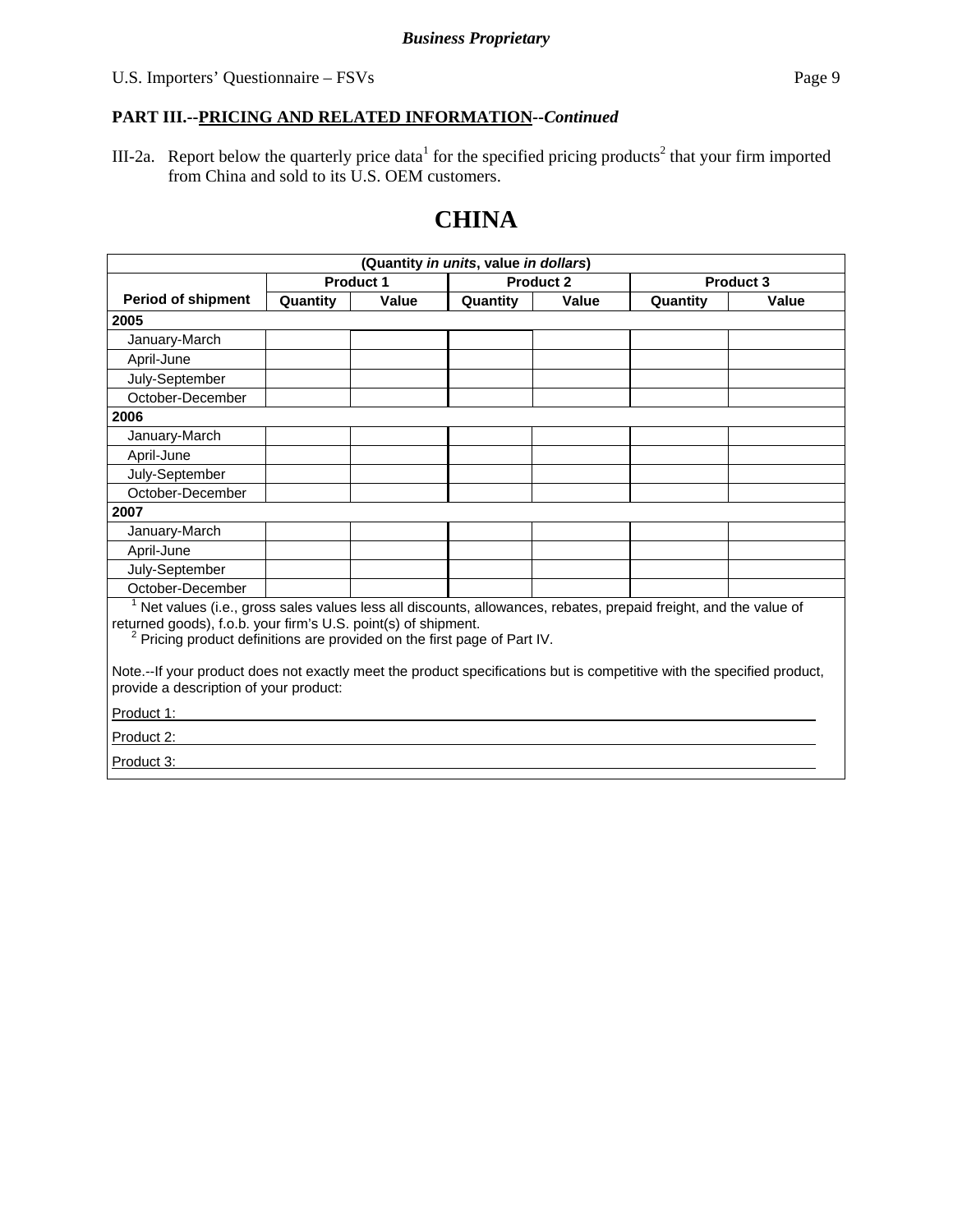#### U.S. Importers' Questionnaire – FSVs Page 10

 $\overline{a}$ 

 $\overline{a}$ 

 $\overline{a}$ 

 $\overline{a}$ 

 $\overline{a}$ 

 $\overline{a}$ 

#### **PART III.--PRICING AND RELATED INFORMATION***--Continued*

III-3. Please describe how your firm determines the prices that it charges for sales of its imported FSVs from China (transaction by transaction negotiation, contracts for multiple shipments, set price lists, etc.). If your firm issues price lists, please include a copy of a recent price list with your submission. If your price list is large, please submit sample pages.

III-4. Please describe your firm's discount policy for sales its imported FSVs from China (quantity discounts, annual total volume discounts, *etc.*).

III-5. What are your firm's typical sales terms for its FSVs imported from China (e.g., 2/10 net 30 days)? The contract on what basis are your prices of such product usually quoted (e.g.,  $\epsilon$ ) f.o.b. warehouse, or delivered)? .

III-6. Approximately what share of your firm's total U.S. commercial shipment value of its FSVs imported from China in 2007 were on a (1) long-term contract basis (multiple deliveries for more than 12 months), (2) short-term contract basis (multiple deliveries up to and including 12 months), and (3) spot sales basis (for a single delivery)?

| Type of sale         | Share of 2007 commercial shipment<br>value (percent) |
|----------------------|------------------------------------------------------|
| Long-term contracts  |                                                      |
| Short-term contracts |                                                      |
| Spot sales           |                                                      |

III-7. If you sell your firm's imported FSVs from China on a long-term contract basis, please answer the following questions with respect to provisions of a typical long-term contract.

| (a) | What is the average duration of a contract?            |
|-----|--------------------------------------------------------|
| (b) | Can prices be renegotiated during the contract period? |
|     |                                                        |

- (c) Does the contract fix quantity, price, or both?
- (d) Does the contract have a meet or release provision?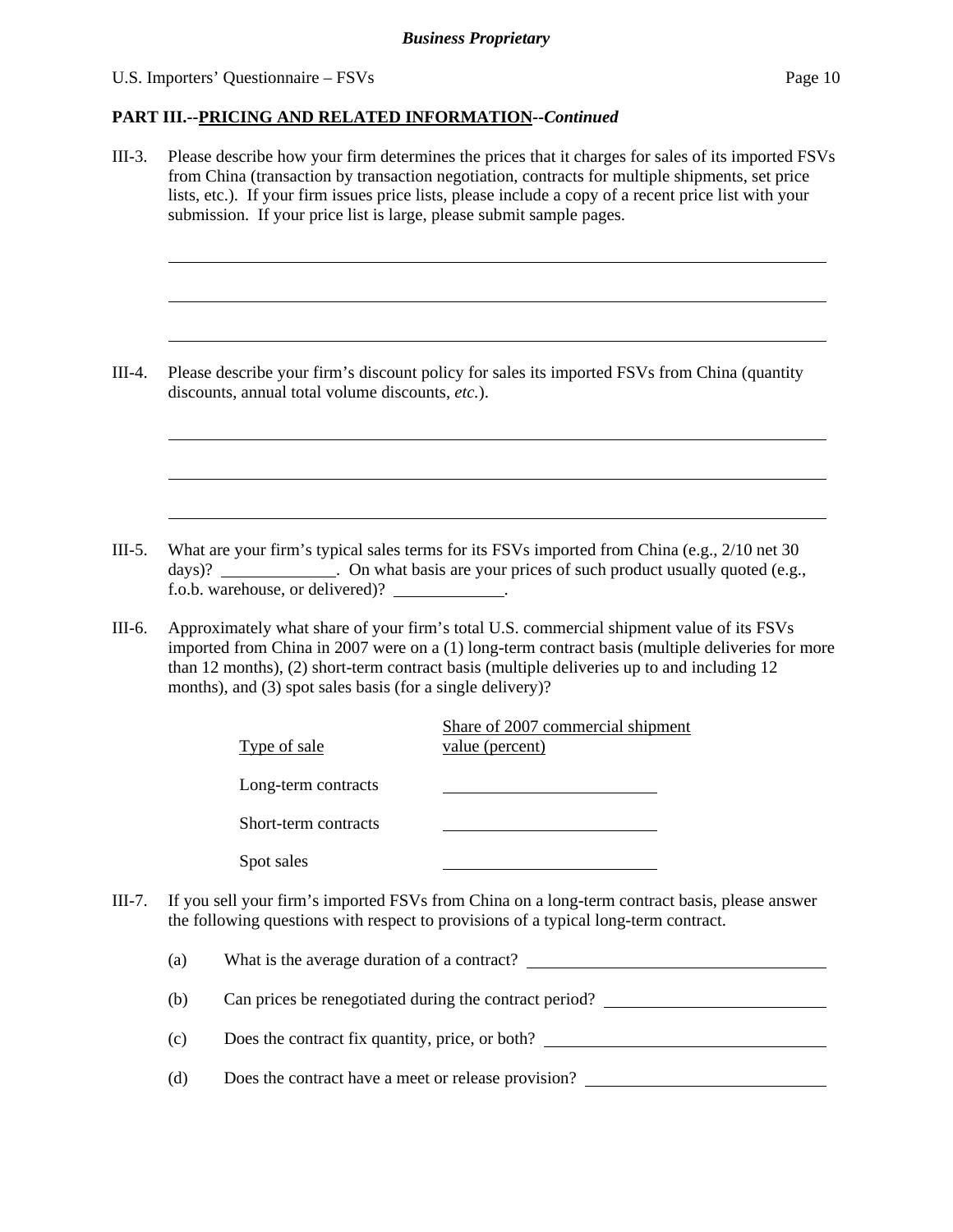# U.S. Importers' Questionnaire – FSVs Page 11

# **PART III.--PRICING AND RELATED INFORMATION***--Continued*

III-8. If you sell your firm's imported FSVs from China on a short-term contract basis, please answer the following questions with respect to provisions of a typical short-term contract.

| (a)                                                                                                                                       |              |                                                                                                                                                                                        |              |                                                         |  |                   |  |           |  |
|-------------------------------------------------------------------------------------------------------------------------------------------|--------------|----------------------------------------------------------------------------------------------------------------------------------------------------------------------------------------|--------------|---------------------------------------------------------|--|-------------------|--|-----------|--|
|                                                                                                                                           | (b)          | Can prices be renegotiated during the contract period?                                                                                                                                 |              |                                                         |  |                   |  |           |  |
| Does the contract fix quantity, price, or both?<br>(c)                                                                                    |              |                                                                                                                                                                                        |              |                                                         |  |                   |  |           |  |
| Does the contract have a meet or release provision?<br>(d)                                                                                |              |                                                                                                                                                                                        |              |                                                         |  |                   |  |           |  |
| III-9.                                                                                                                                    |              | What is the average lead time between a customer's order and the date of delivery for your firm's<br>sales of its imported FSVs from China?                                            |              |                                                         |  |                   |  |           |  |
|                                                                                                                                           |              | Source                                                                                                                                                                                 |              | Share of 2007<br>commercial shipment<br>value (percent) |  |                   |  | Lead time |  |
|                                                                                                                                           |              |                                                                                                                                                                                        |              |                                                         |  |                   |  |           |  |
|                                                                                                                                           |              | From inventory                                                                                                                                                                         |              |                                                         |  |                   |  |           |  |
|                                                                                                                                           |              | Produced in China to order                                                                                                                                                             |              |                                                         |  |                   |  |           |  |
|                                                                                                                                           | <b>Total</b> |                                                                                                                                                                                        |              | 100 %                                                   |  |                   |  |           |  |
| III-10. (a)                                                                                                                               |              | What is the approximate percentage of the total delivered cost of your firm's FSVs<br>imported from China that is accounted for by U.S. inland transportation costs?<br>percent.       |              |                                                         |  |                   |  |           |  |
|                                                                                                                                           | (b)          | Who generally arranges the transportation to your customers' locations? (check one)<br>$\Box$ Your firm $\Box$ or purchaser                                                            |              |                                                         |  |                   |  |           |  |
|                                                                                                                                           | (c)          | What proportion of your sales occur within 100 miles of your storage or production<br>facility? _____ percent. Within 101 to 1,000 miles? _____ percent. Over 1,000 miles?<br>percent. |              |                                                         |  |                   |  |           |  |
| III-11. What is the geographic market area in the United States served by your firm's imported FSVs<br>from China? (check all that apply) |              |                                                                                                                                                                                        |              |                                                         |  |                   |  |           |  |
|                                                                                                                                           | Northeast    |                                                                                                                                                                                        | Mid-Atlantic |                                                         |  | Midwest           |  | Southeast |  |
|                                                                                                                                           |              | Southwest                                                                                                                                                                              |              | <b>Rocky Mountains</b>                                  |  | <b>West Coast</b> |  | Northwest |  |
|                                                                                                                                           |              | National                                                                                                                                                                               |              | Other (describe:                                        |  |                   |  |           |  |
|                                                                                                                                           |              |                                                                                                                                                                                        |              |                                                         |  |                   |  |           |  |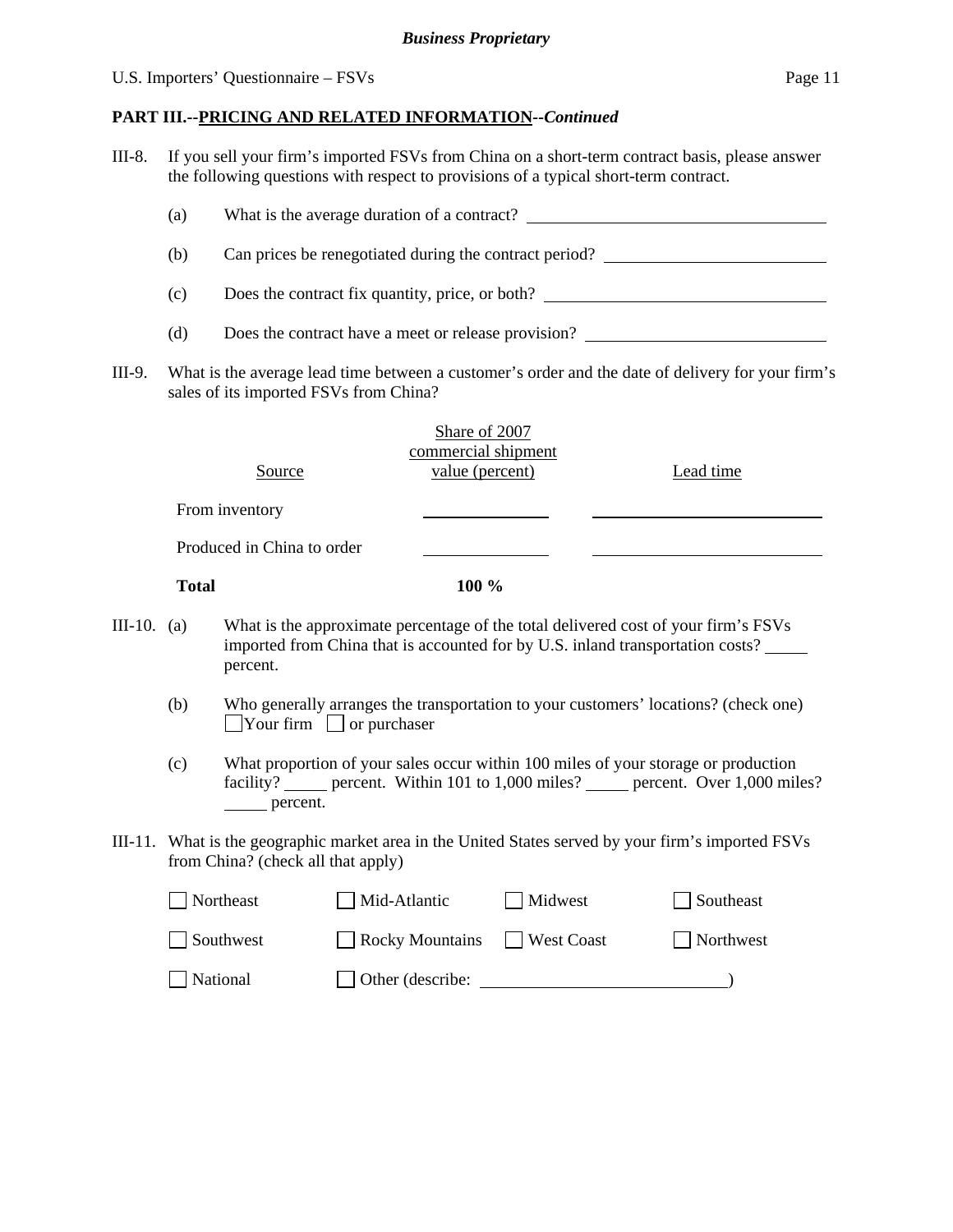# **PART III.--PRICING AND RELATED INFORMATION***--Continued*

III-12. Describe the end uses of the FSVs that your firm imports from China. For each end-use product, estimate the percentage of the total cost is accounted for by FSVs?

|               | End use                                                                                                                           | Share of total cost (percent)                                                                                                                                                                                                                 |  |  |  |  |  |  |  |  |
|---------------|-----------------------------------------------------------------------------------------------------------------------------------|-----------------------------------------------------------------------------------------------------------------------------------------------------------------------------------------------------------------------------------------------|--|--|--|--|--|--|--|--|
|               |                                                                                                                                   |                                                                                                                                                                                                                                               |  |  |  |  |  |  |  |  |
|               |                                                                                                                                   |                                                                                                                                                                                                                                               |  |  |  |  |  |  |  |  |
| $III-13. (a)$ |                                                                                                                                   | Please list in order of importance any products that may be substituted for FSVs.                                                                                                                                                             |  |  |  |  |  |  |  |  |
|               |                                                                                                                                   | (i)<br>(ii)<br><u> 1989 - Johann Stein, mars an t-Amerikaansk kommunister (</u>                                                                                                                                                               |  |  |  |  |  |  |  |  |
|               |                                                                                                                                   | (iii)                                                                                                                                                                                                                                         |  |  |  |  |  |  |  |  |
|               | For each possible substitute product, please give examples of applications and end uses<br>(b)<br>for which they are substitutes. |                                                                                                                                                                                                                                               |  |  |  |  |  |  |  |  |
|               |                                                                                                                                   |                                                                                                                                                                                                                                               |  |  |  |  |  |  |  |  |
|               | (c)                                                                                                                               | Have changes in the prices of these products affected the price for FSVs?                                                                                                                                                                     |  |  |  |  |  |  |  |  |
|               |                                                                                                                                   | Yes-- To what degree do changes in their prices affect the price for<br>$\log$<br>FSVs? Does this effect have a time lag? If so, how long is the<br>time lag for each substitute product? Does this vary by type of<br>FSVs or final end use? |  |  |  |  |  |  |  |  |
|               |                                                                                                                                   |                                                                                                                                                                                                                                               |  |  |  |  |  |  |  |  |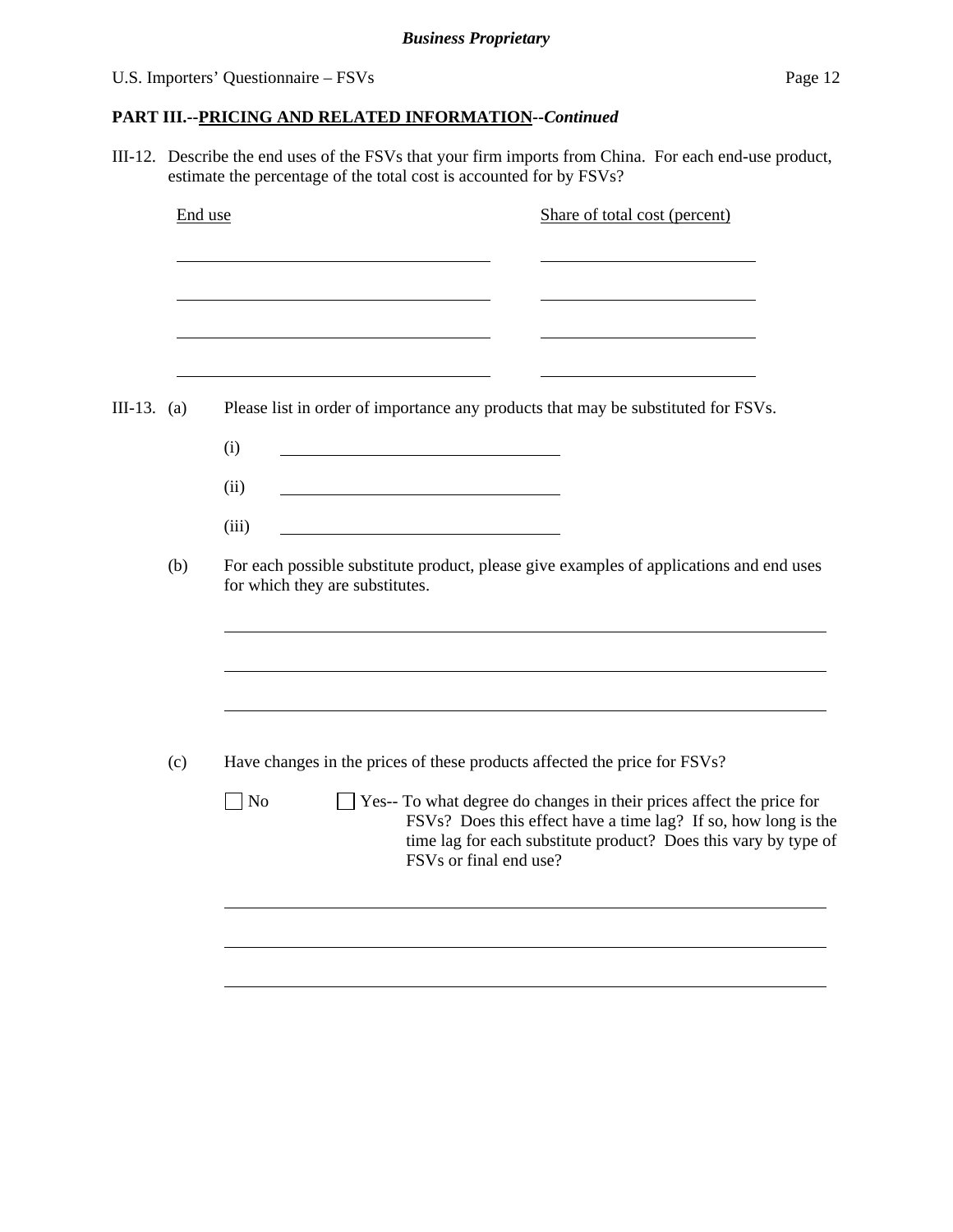# U.S. Importers' Questionnaire – FSVs Page 13

# **PART III.--PRICING AND RELATED INFORMATION***--Continued*

|  | III-14. How has the demand within the United States (and outside the United States if known) for FSVs<br>changed since January 1, 2005? What principal factors affect changes in demand? |                                                         |                                                                                                                                                   |  |  |  |  |
|--|------------------------------------------------------------------------------------------------------------------------------------------------------------------------------------------|---------------------------------------------------------|---------------------------------------------------------------------------------------------------------------------------------------------------|--|--|--|--|
|  | Increase                                                                                                                                                                                 | No Change                                               | Decrease                                                                                                                                          |  |  |  |  |
|  |                                                                                                                                                                                          |                                                         |                                                                                                                                                   |  |  |  |  |
|  |                                                                                                                                                                                          |                                                         | III-15. Have there been any significant changes in the product range or marketing of FSVs in the U.S.                                             |  |  |  |  |
|  | $\overline{\phantom{a}}$ No                                                                                                                                                              | market since January 1, 2005?<br>Yes-- Please describe. |                                                                                                                                                   |  |  |  |  |
|  |                                                                                                                                                                                          |                                                         |                                                                                                                                                   |  |  |  |  |
|  |                                                                                                                                                                                          |                                                         |                                                                                                                                                   |  |  |  |  |
|  |                                                                                                                                                                                          |                                                         | III-16. Does your firm sell its imported FSVs from China over the internet in the U.S. market?                                                    |  |  |  |  |
|  | N <sub>o</sub>                                                                                                                                                                           | accounted for by internet sales.                        | Yes--Please describe, noting the estimated percentage of your firm's total<br>2007 U.S. commercial shipment value of its imported FSVs from China |  |  |  |  |
|  |                                                                                                                                                                                          |                                                         |                                                                                                                                                   |  |  |  |  |
|  |                                                                                                                                                                                          |                                                         |                                                                                                                                                   |  |  |  |  |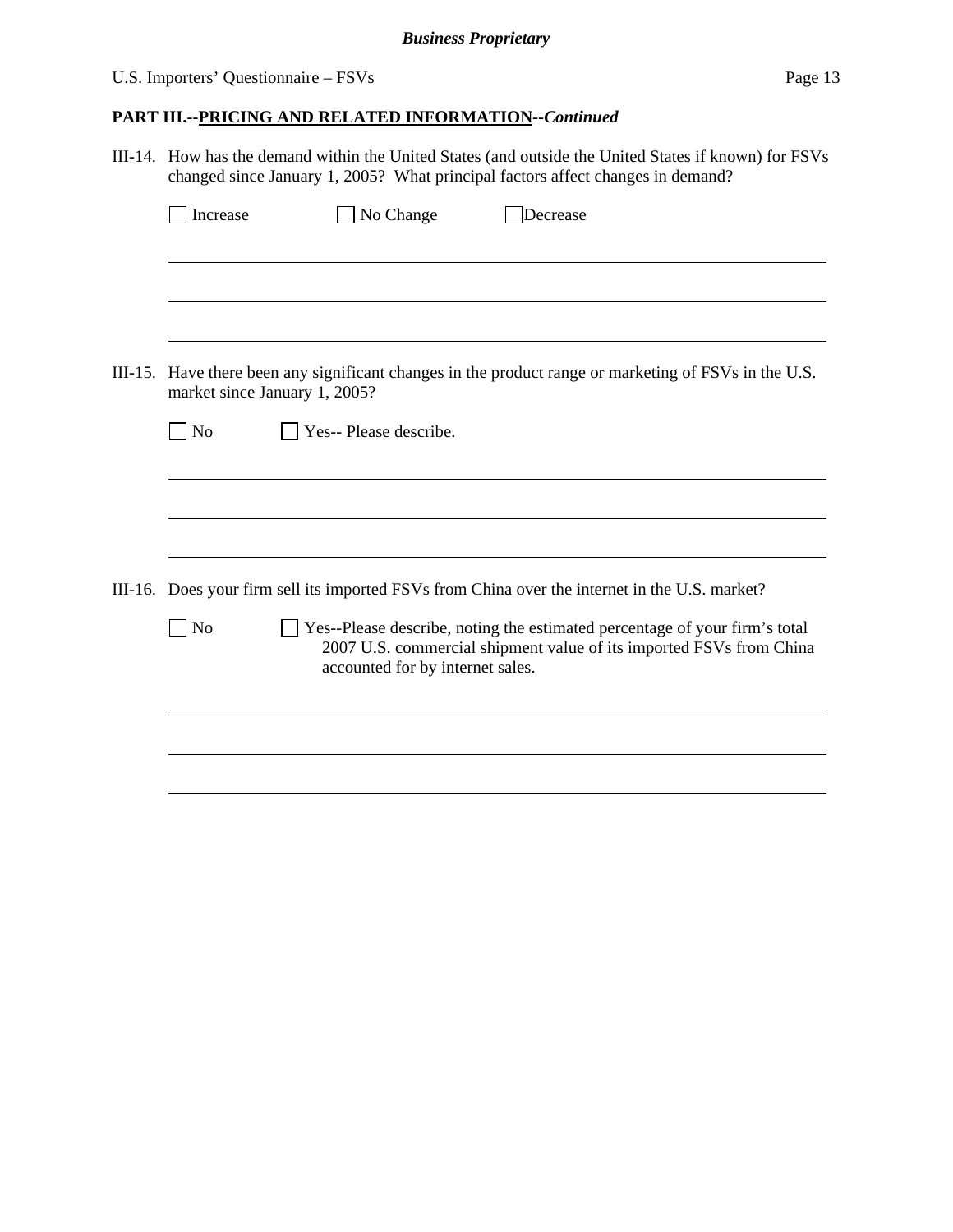# **PART III.--PRICING AND RELATED INFORMATION***--Continued*

III-17. Are FSVs produced in the United States and in other countries interchangeable (*i.e.*, can they physically be used in the same applications) in the U.S. market? Please indicate below, using "A" to indicate that the products from a specified country-pair are always interchangeable, "F" to indicate that the products are frequently interchangeable, "S" to indicate that the products are sometimes interchangeable, "N" to indicate that the products are never interchangeable, and "0" to indicate no familiarity with products from a specified country-pair.<sup>1</sup>

|                                                                                                                                                                          |       | Other countries (specify)-- |  |  |  |  |
|--------------------------------------------------------------------------------------------------------------------------------------------------------------------------|-------|-----------------------------|--|--|--|--|
| Country-pair                                                                                                                                                             | China |                             |  |  |  |  |
| <b>United States</b>                                                                                                                                                     |       |                             |  |  |  |  |
| China                                                                                                                                                                    |       |                             |  |  |  |  |
| <sup>1</sup> For any country-pair producing FSVs which are sometimes or never interchangeable, please explain<br>the factors that limit or preclude interchangeable use: |       |                             |  |  |  |  |
|                                                                                                                                                                          |       |                             |  |  |  |  |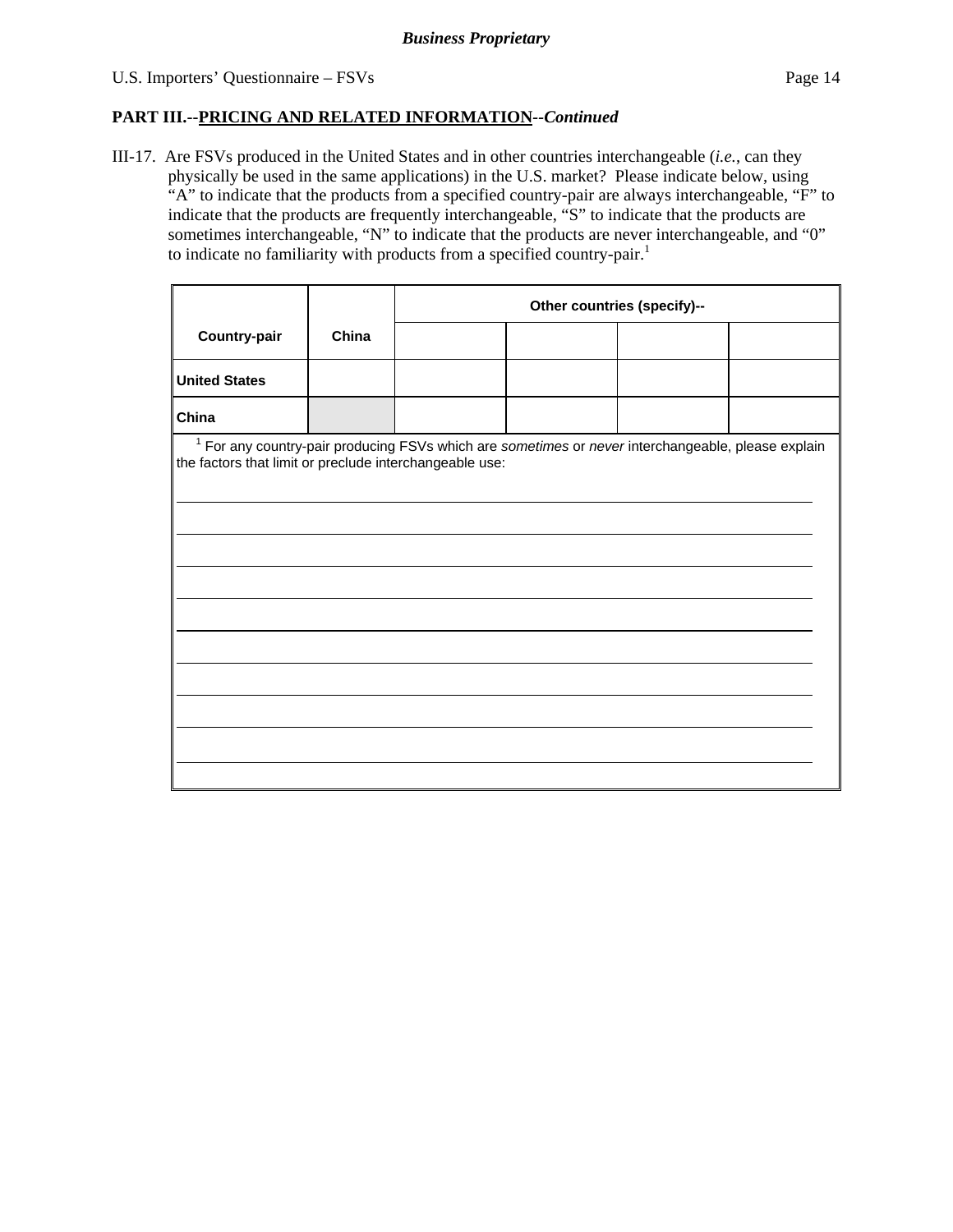#### **PART III.--PRICING AND RELATED INFORMATION***--Continued*

III-18. Are differences other than price (*i.e.*, quality, availability, transportation network, product range, technical support, *etc.*) between FSVs produced in the United States and in other countries a significant factor in your firm's U.S. sales of its imported FSVs from China? Please indicate below, using "A" to indicate that such differences are always significant, "F" to indicate that such differences are frequently significant, "S" to indicate that such differences are sometimes significant, "N" to indicate that such differences are never significant, and "0" to indicate no familiarity with products from a specified country-pair.<sup>1</sup>

|                                                                                                                                                                                                                                                       | Other countries (specify)-- |  |  |  |  |  |  |
|-------------------------------------------------------------------------------------------------------------------------------------------------------------------------------------------------------------------------------------------------------|-----------------------------|--|--|--|--|--|--|
| China                                                                                                                                                                                                                                                 |                             |  |  |  |  |  |  |
|                                                                                                                                                                                                                                                       |                             |  |  |  |  |  |  |
|                                                                                                                                                                                                                                                       |                             |  |  |  |  |  |  |
| China<br>$1$ For any country-pair for which factors other than price always or frequently are a significant factor in<br>your firm's sales of FSVs, identify the country-pair and report the advantages or disadvantages imparted<br>by such factors: |                             |  |  |  |  |  |  |
|                                                                                                                                                                                                                                                       |                             |  |  |  |  |  |  |
|                                                                                                                                                                                                                                                       |                             |  |  |  |  |  |  |